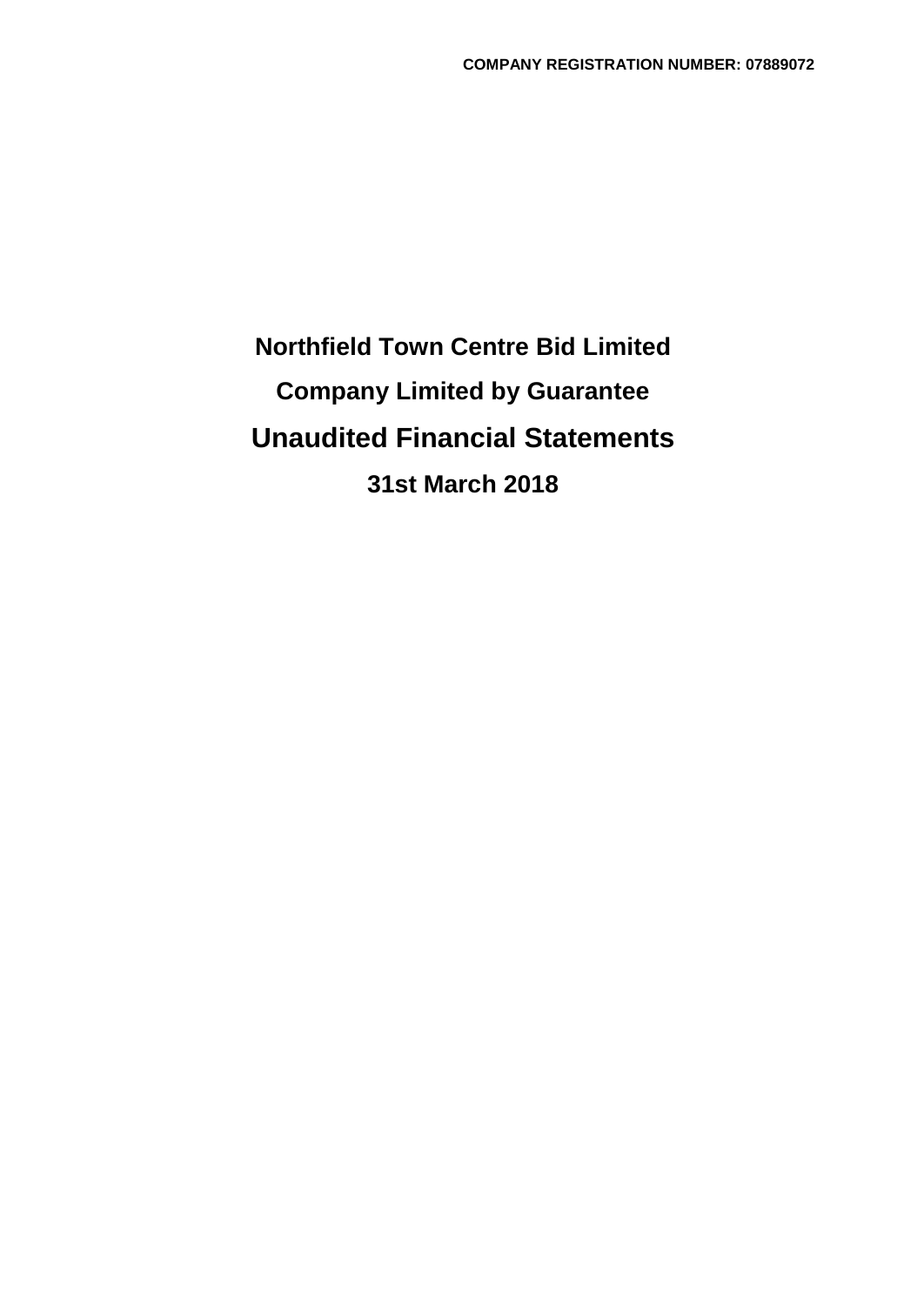# **Company Limited by Guarantee**

# **Financial Statements**

### **Year ended 31st March 2018**

| <b>Contents</b>                                                                                                    | Page         |
|--------------------------------------------------------------------------------------------------------------------|--------------|
| Directors' report                                                                                                  | 1            |
| Accountants report to the board of directors on the preparation<br>of the unaudited statutory financial statements | $\mathbf{2}$ |
| Statement of income and retained earnings                                                                          | 3            |
| Statement of financial position                                                                                    | 4            |
| Notes to the financial statements                                                                                  | 5            |
| The following pages do not form part of the financial statements                                                   |              |
| Detailed income statement                                                                                          | 8            |
| Notes to the detailed income statement                                                                             | 9            |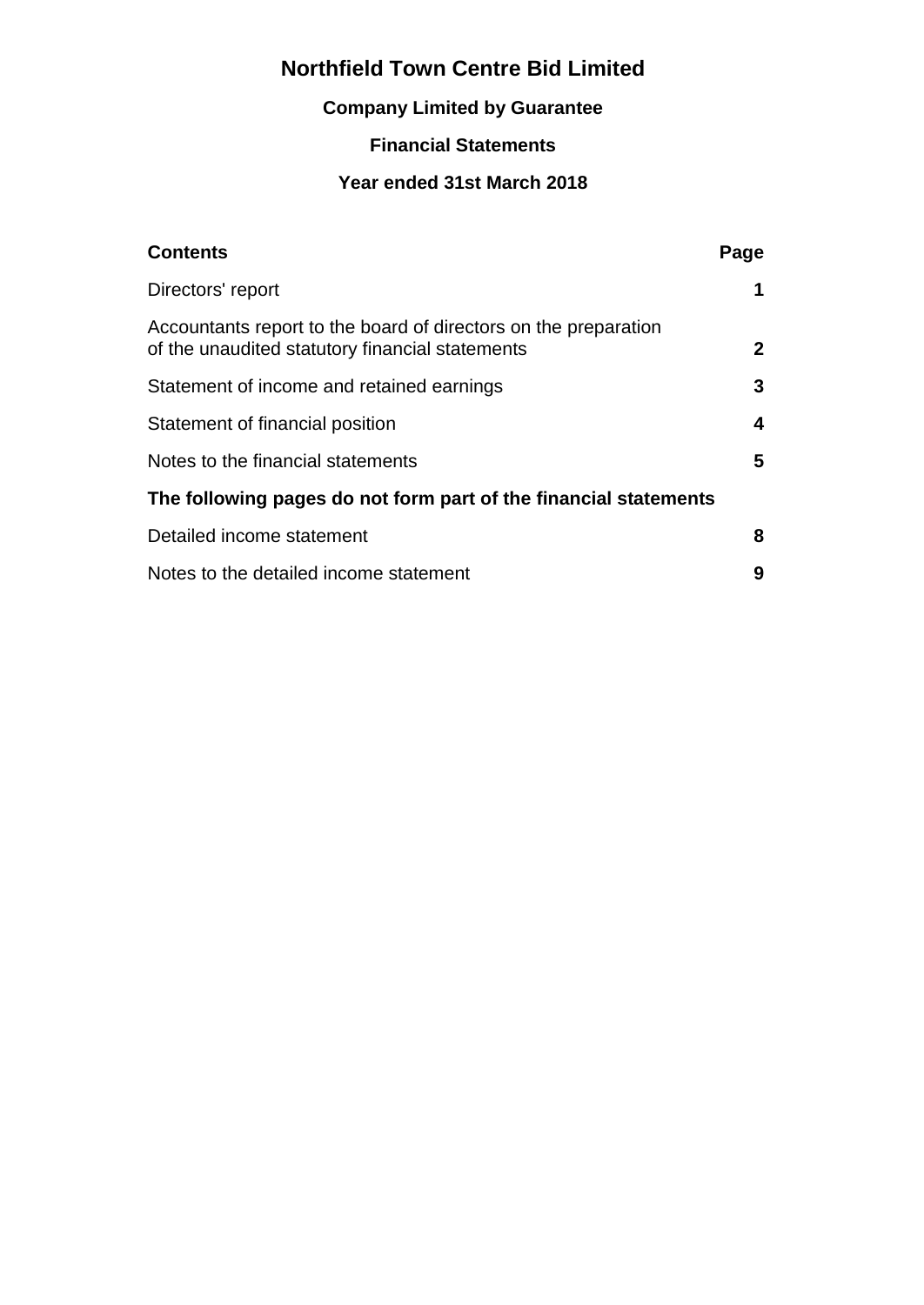#### **Company Limited by Guarantee**

### **Directors' Report**

#### **Year ended 31st March 2018**

The directors present their report and the unaudited financial statements of the company for the year ended 31st March 2018.

#### **Directors**

The directors who served the company during the year were as follows:

Mr A J Clarke Mr R Brew Ms J Gill Mr A McLeod Mr C Brown Mr D Lamerton Mr A Meade<br>Ms J Stubbs Ms J Stubbs (Appointed 27th November 2017)<br>
Mrs T Prior (Appointed 17th August 2017) (Appointed 17th August 2017) Ms J Johnson (Appointed 25th April 2017)<br>Mr P Douglas Osborn (Resigned 26th April 2017) (Resigned 26th April 2017)

#### **Small company provisions**

This report has been prepared in accordance with the provisions applicable to companies entitled to the small companies exemption.

This report was approved by the board of directors on 9th July 2018 and signed on behalf of the board by:

Mr A J Clarke **Director** 

Registered office: 693 Bristol Road South **Northfield** Birmingham B31 2JT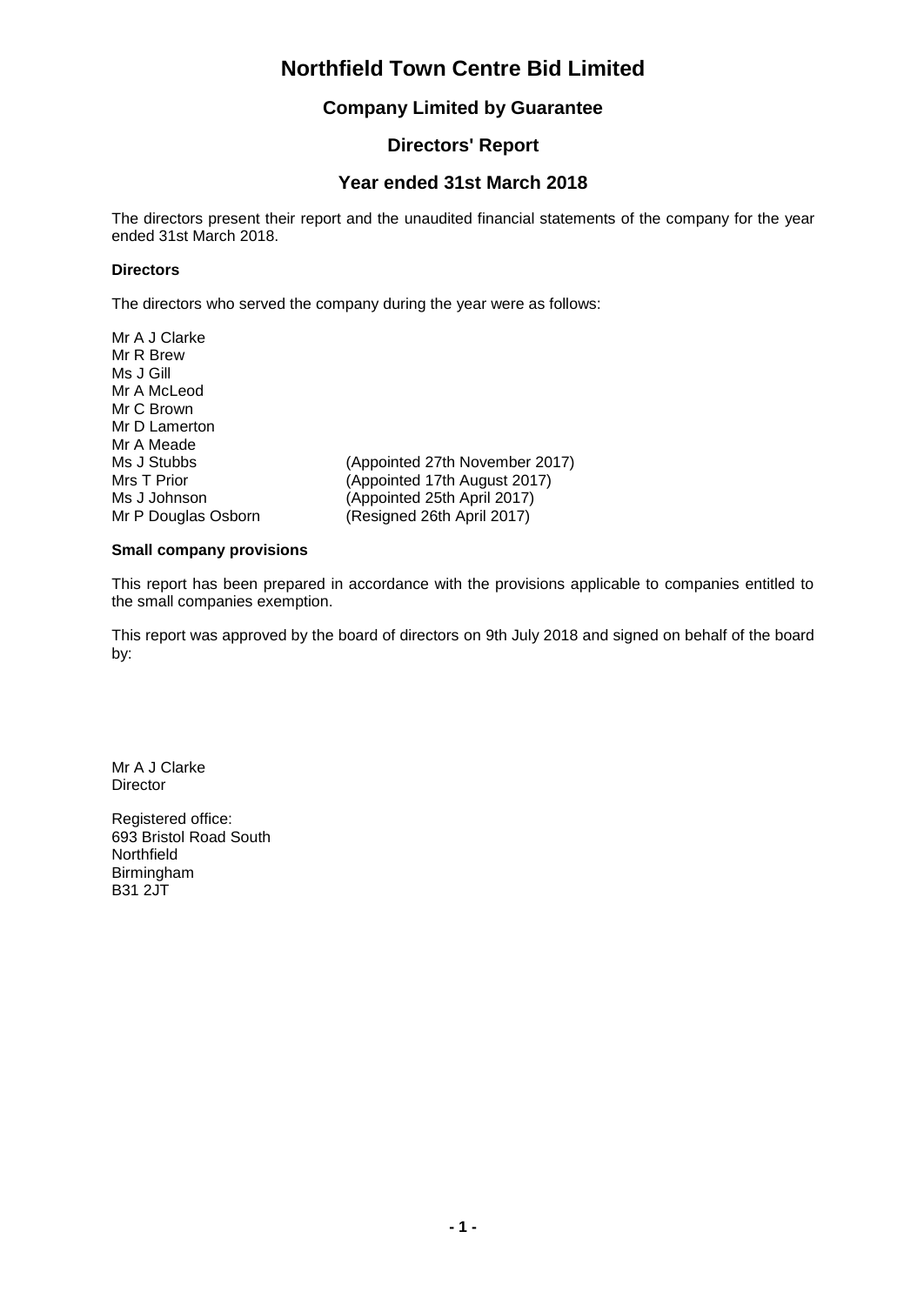### **Company Limited by Guarantee**

#### **Accountants Report to the Board of Directors on the Preparation of the Unaudited Statutory Financial Statements of Northfield Town Centre Bid Limited**

#### **Year ended 31st March 2018**

As described on the statement of financial position, the directors of the company are responsible for the preparation of the financial statements for the year ended 31st March 2018, which comprise the statement of income and retained earnings, statement of financial position and the related notes.

You consider that the company is exempt from an audit under the Companies Act 2006.

In accordance with your instructions we have compiled these financial statements in order to assist you to fulfil your statutory responsibilities, from the accounting records and from information and explanations supplied to us.

WILKES ASSOCIATES LIMITED Accountants

483 Birmingham Road Marlbrook **Bromsgrove Worcestershire** B61 0HZ

9th July 2018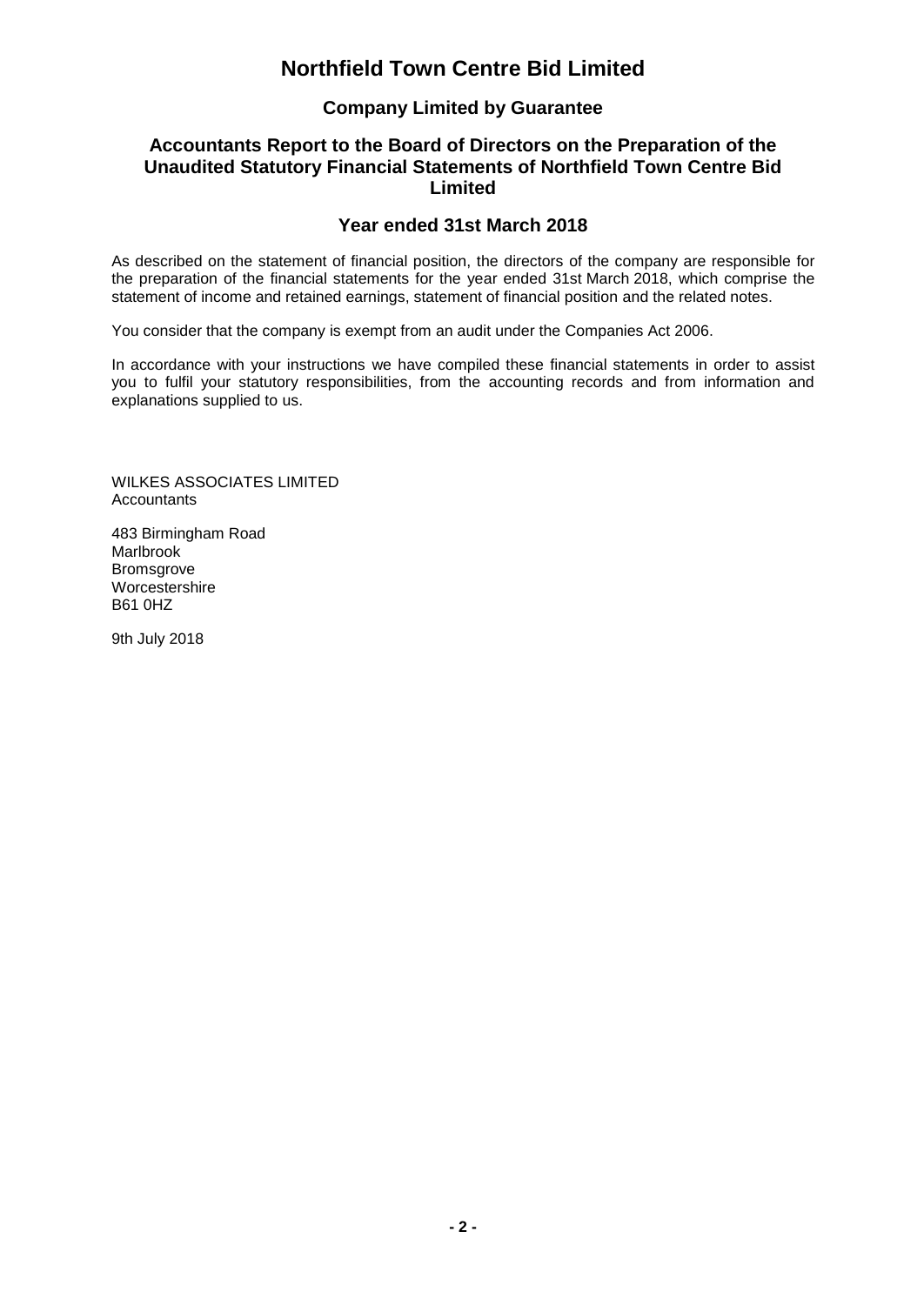### **Company Limited by Guarantee**

### **Statement of Income and Retained Earnings**

### **Year ended 31st March 2018**

|                                                            | <b>Note</b> | 2018<br>£          | 2017<br>£          |
|------------------------------------------------------------|-------------|--------------------|--------------------|
| Administrative expenses<br>Other operating income          |             | 154,136<br>133,504 | 156,065<br>133,564 |
| <b>Operating loss</b>                                      |             | (20, 632)          | (22, 501)          |
| Loss before taxation                                       |             | (20, 632)          | (22, 501)          |
| Tax on loss                                                |             |                    |                    |
| Loss for the financial year and total comprehensive income |             | (20, 632)          | (22, 501)          |
| Retained earnings at the start of the year                 |             | 46,508             | 69,009             |
| Retained earnings at the end of the year                   |             | 25,876             | 46,508             |

All the activities of the company are from continuing operations.

**The notes on pages 5 to 6 form part of these financial statements.**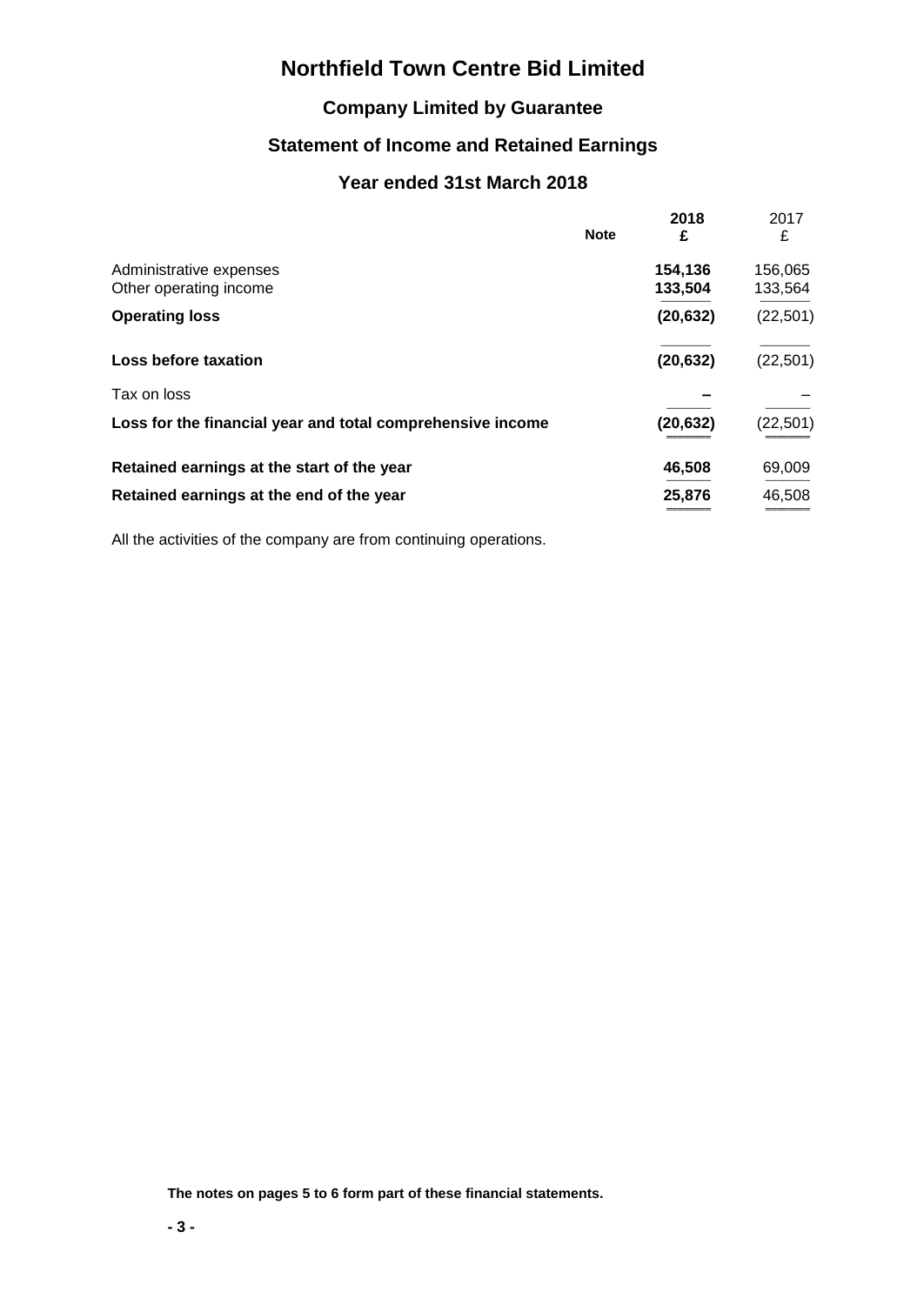### **Company Limited by Guarantee**

### **Statement of Financial Position**

#### **31st March 2018**

|                                                | 2018        |        | 2017   |        |
|------------------------------------------------|-------------|--------|--------|--------|
|                                                | <b>Note</b> | £      | £      | £      |
| <b>Current assets</b>                          |             |        |        |        |
| <b>Debtors</b>                                 | 6           | 278    |        |        |
| Cash at bank and in hand                       |             | 27,923 |        | 54,475 |
|                                                |             | 28,201 |        | 54,475 |
| Creditors: amounts falling due within one year | 7           | 2,325  |        | 7,967  |
| <b>Net current assets</b>                      |             |        | 25,876 | 46,508 |
| <b>Total assets less current liabilities</b>   |             |        | 25,876 | 46,508 |
| <b>Net assets</b>                              |             |        | 25,876 | 46,508 |
| <b>Capital and reserves</b>                    |             |        |        |        |
| Profit and loss account                        |             |        | 25,876 | 46,508 |
| <b>Members funds</b>                           |             |        | 25,876 | 46,508 |

These financial statements have been prepared in accordance with the provisions applicable to companies subject to the small companies' regime and in accordance with FRS 102 'The Financial Reporting Standard applicable in the UK and Republic of Ireland'.

For the year ending 31st March 2018 the company was entitled to exemption from audit under section 477 of the Companies Act 2006 relating to small companies.

Directors' responsibilities:

- The members have not required the company to obtain an audit of its financial statements for the year in question in accordance with section 476;
- The directors acknowledge their responsibilities for complying with the requirements of the Act with respect to accounting records and the preparation of financial statements.

These financial statements were approved by the board of directors and authorised for issue on 9th July 2018, and are signed on behalf of the board by:

Mr A J Clarke **Director** 

Company registration number: 07889072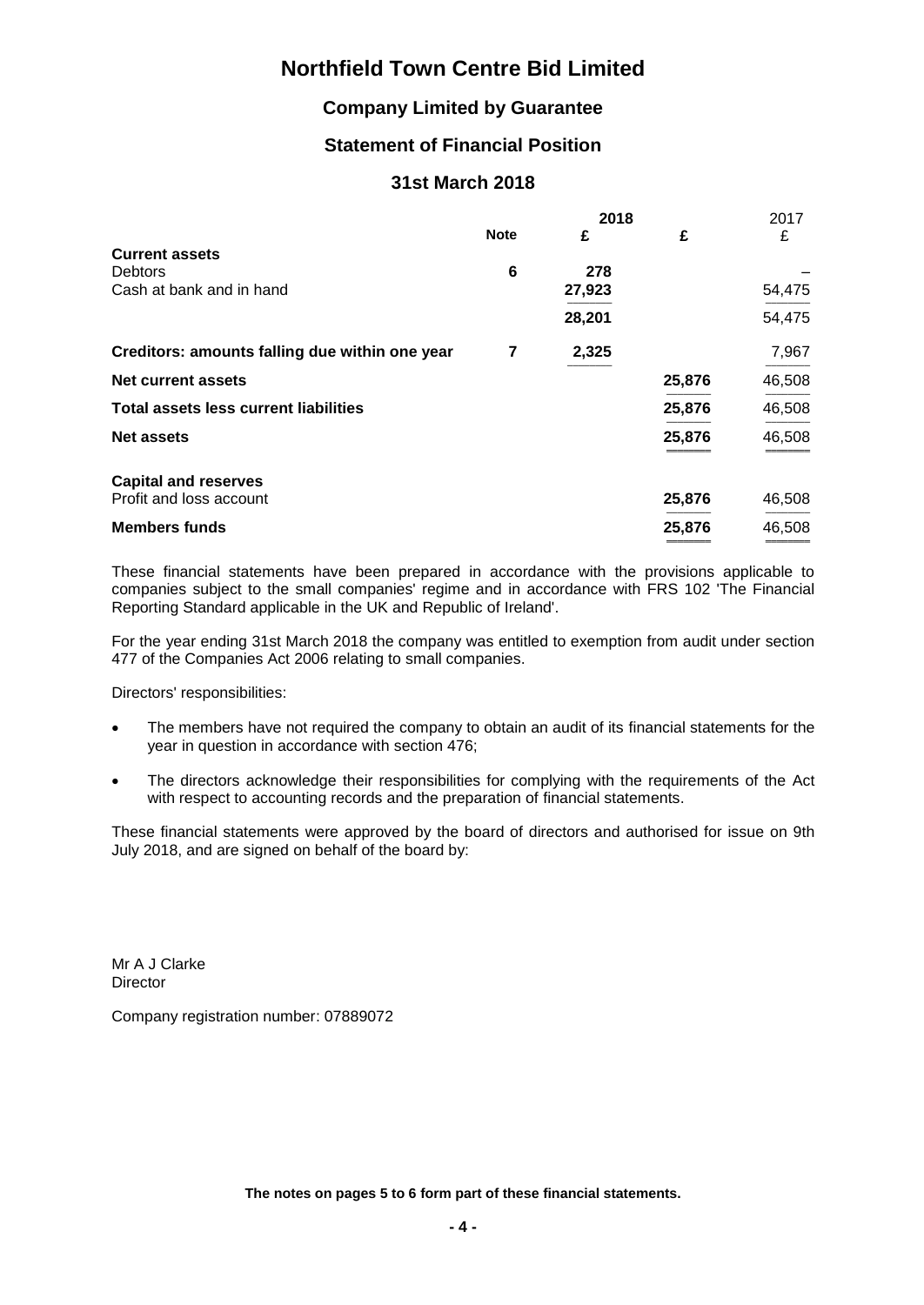### **Company Limited by Guarantee**

#### **Notes to the Financial Statements**

#### **Year ended 31st March 2018**

#### **1. General information**

The company is a private company limited by guarantee, registered in England and Wales. The address of the registered office is 693 Bristol Road South, Northfield, Birmingham, B31 2JT.

#### **2. Statement of compliance**

These financial statements have been prepared in compliance with Section 1A of FRS 102, 'The Financial Reporting Standard applicable in the UK and the Republic of Ireland'.

#### **3. Accounting policies**

#### **Basis of preparation**

The financial statements have been prepared on the historical cost basis, as modified by the revaluation of certain financial assets and liabilities and investment properties measured at fair value through profit or loss.

The financial statements are prepared in sterling, which is the functional currency of the entity.

#### **Financial instruments**

Financial liabilities and equity instruments are classified according to the substance of the contractual arrangements entered into. An equity instrument is any contract that evidences a residual interest in the assets of the entity after deducting all of its financial liabilities.

Where the contractual obligations of financial instruments (including share capital) are equivalent to a similar debt instrument, those financial instruments are classed as financial liabilities. Financial liabilities are presented as such in the balance sheet. Finance costs and gains or losses relating to financial liabilities are included in the profit and loss account. Finance costs are calculated so as to produce a constant rate of return on the outstanding liability.

Where the contractual terms of share capital do not have any terms meeting the definition of a financial liability then this is classed as an equity instrument. Dividends and distributions relating to equity instruments are debited direct to equity.

#### **4. Company limited by guarantee**

#### **5. Employee numbers**

The average number of persons employed by the company during the year amounted to 3 (2017: 2).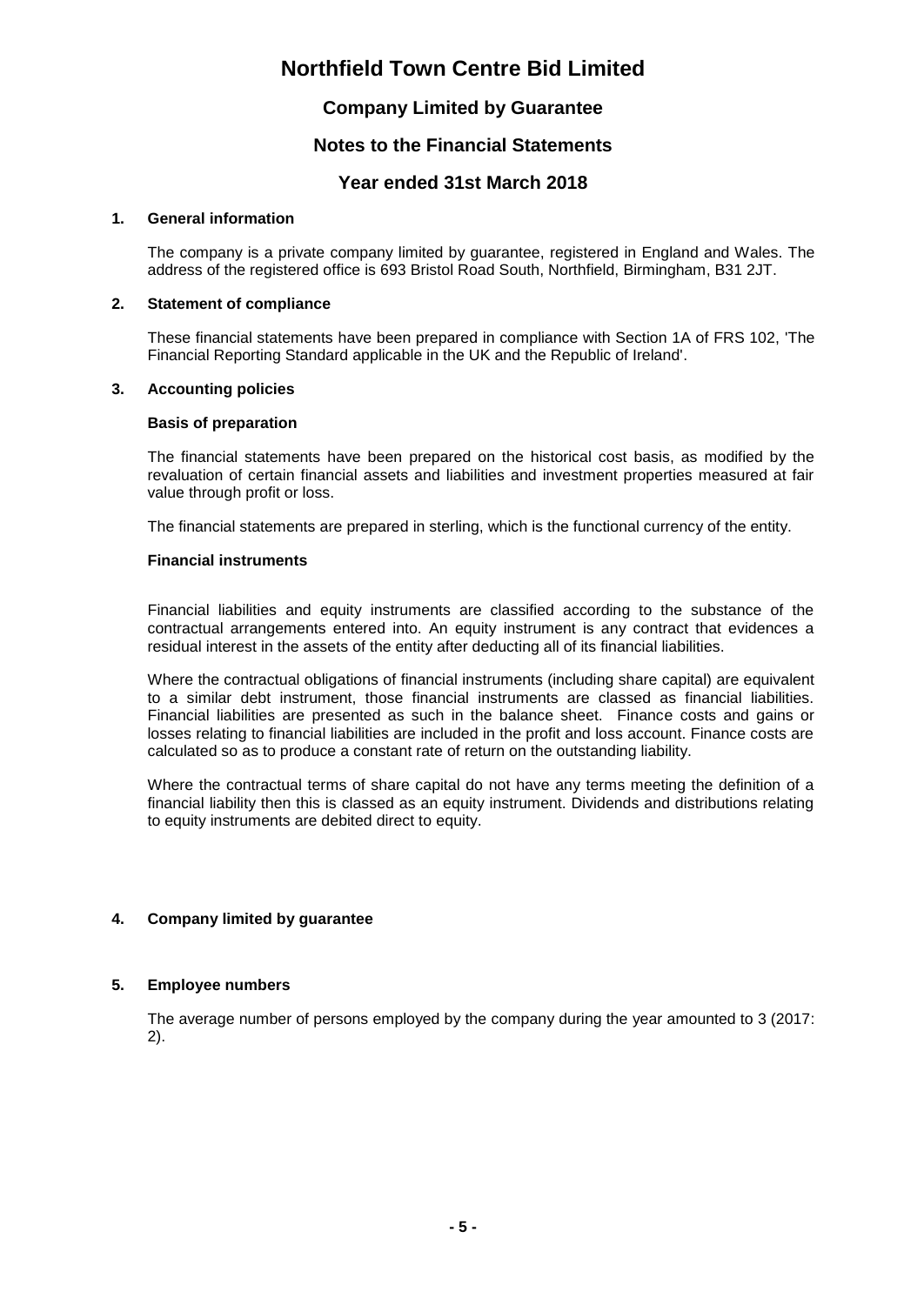### **Company Limited by Guarantee**

### **Notes to the Financial Statements** *(continued)*

### **Year ended 31st March 2018**

#### **6. Debtors**

|    |                                                    | 2018<br>£ | 2017<br>£    |
|----|----------------------------------------------------|-----------|--------------|
|    | Other debtors                                      | 278       |              |
| 7. | Creditors: amounts falling due within one year     |           |              |
|    |                                                    | 2018      | 2017<br>£    |
|    | Social security and other taxes<br>Other creditors | 2,325     | 7,167<br>800 |
|    |                                                    | 2,325     | 7,967        |

#### **8. Related party transactions**

The company was under the control of the directors throughout the current period.

No transactions with related parties were undertaken such as are required to be disclosed under.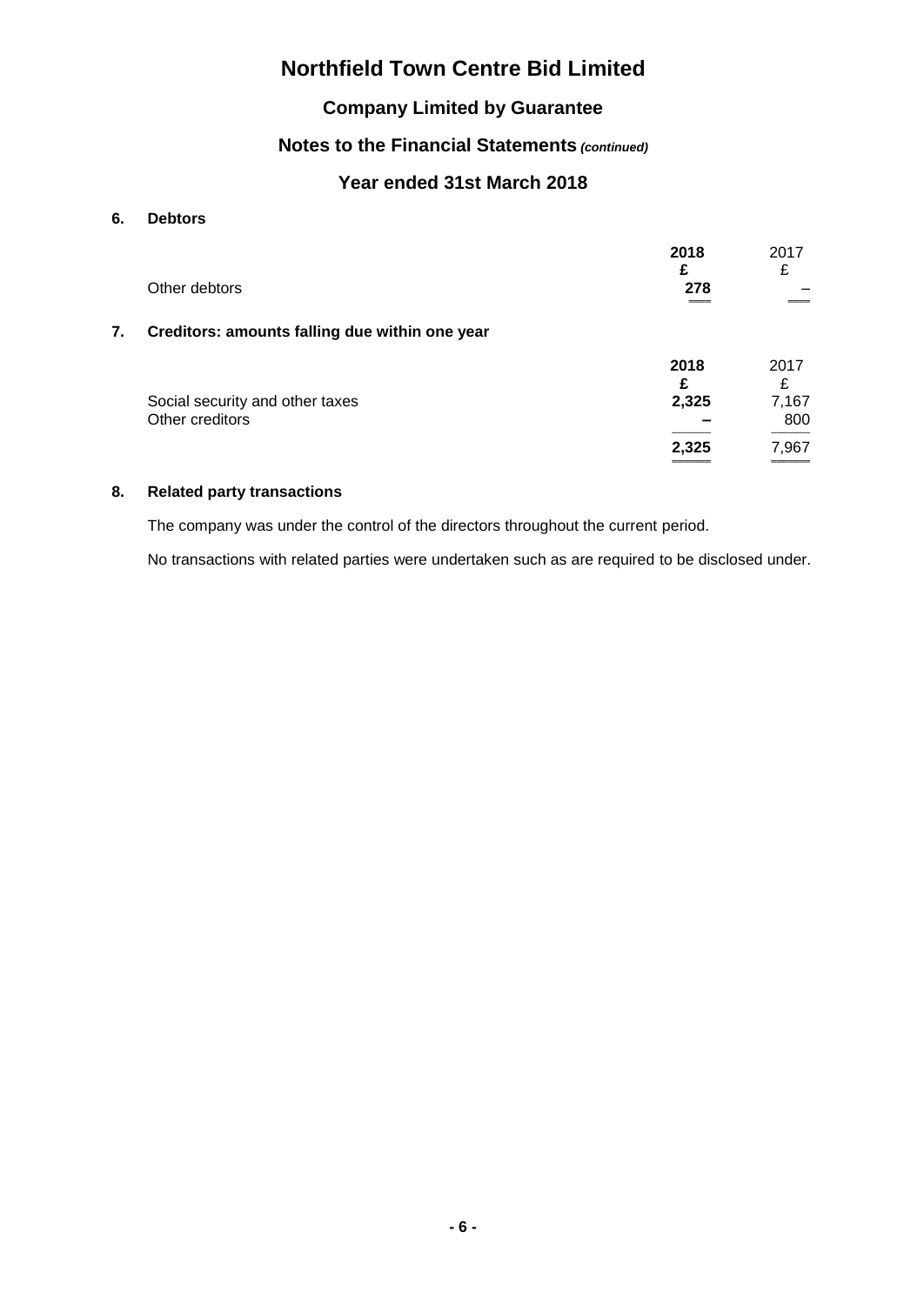**Company Limited by Guarantee**

**Management Information**

**Year ended 31st March 2018**

**The following pages do not form part of the financial statements.**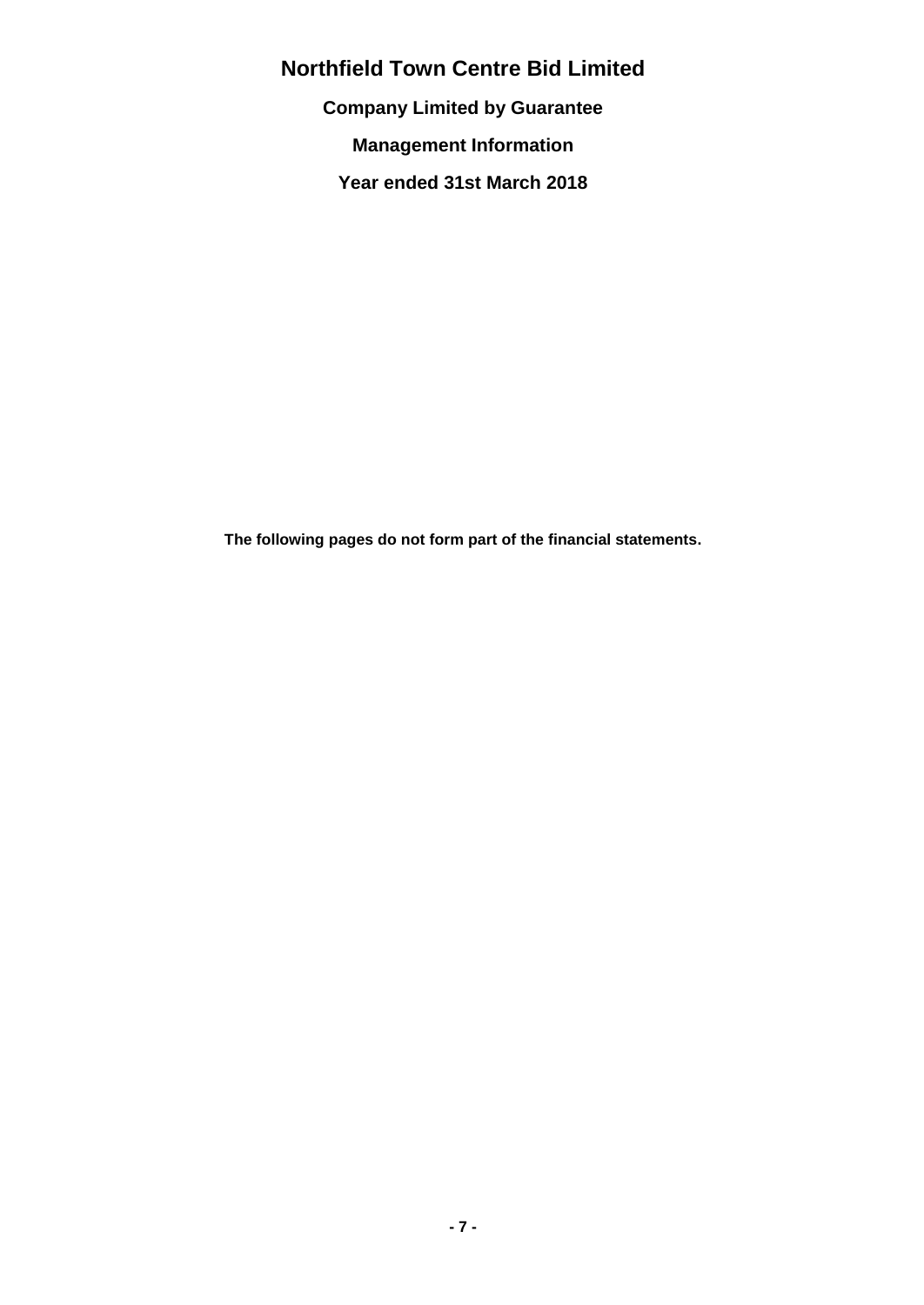### **Detailed Income Statement**

### **Year ended 31st March 2018**

|                                             | 2018<br>£ | 2017<br>£ |
|---------------------------------------------|-----------|-----------|
| <b>Overheads</b><br>Administrative expenses | 154,136   | 156,065   |
| Other operating income                      | 133,504   | 133,564   |
| <b>Operating loss</b>                       | (20, 632) | (22, 501) |
| Loss before taxation                        | (20, 632) | (22, 501) |